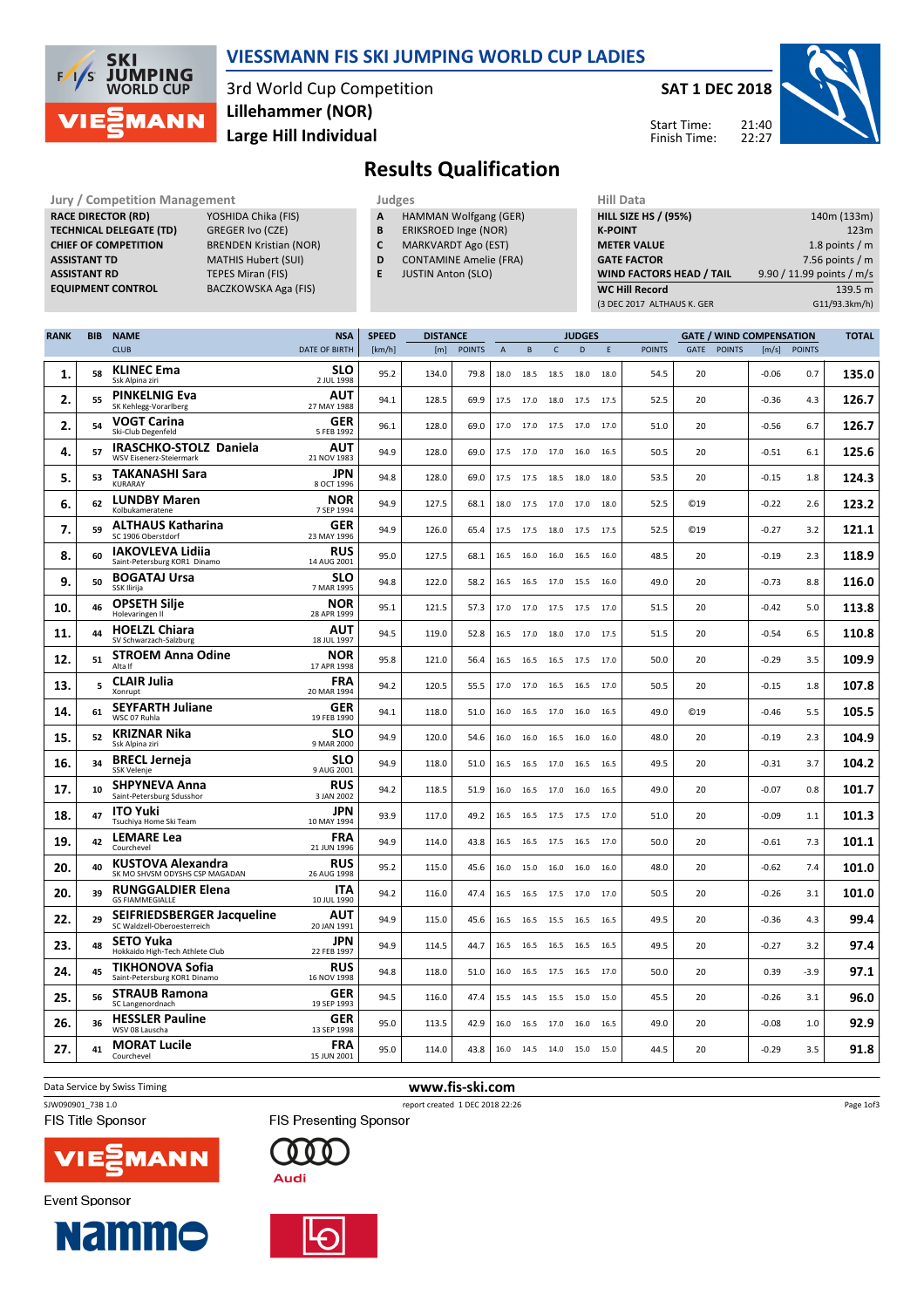



3rd World Cup Competition Large Hill Individual Lillehammer (NOR)

SAT 1 DEC 2018

Start Time: Finish Time:



# Results Qualification

| <b>RANK</b>          | <b>BIB</b>     | <b>NAME</b>                                                      | <b>NSA</b>                | <b>SPEED</b> | <b>DISTANCE</b> |               |                |                     | <b>JUDGES</b>  |                              |      |               | <b>GATE / WIND COMPENSATION</b> |               |         |               | <b>TOTAL</b> |
|----------------------|----------------|------------------------------------------------------------------|---------------------------|--------------|-----------------|---------------|----------------|---------------------|----------------|------------------------------|------|---------------|---------------------------------|---------------|---------|---------------|--------------|
|                      |                | <b>CLUB</b>                                                      | DATE OF BIRTH             | [km/h]       | [m]             | <b>POINTS</b> | $\overline{A}$ | B                   | C              | D                            | E    | <b>POINTS</b> | GATE                            | <b>POINTS</b> | [m/s]   | <b>POINTS</b> |              |
| 28.                  | 35             | <b>RUPPRECHT Anna</b><br>SC Degenfeld                            | GER<br>29 DEC 1996        | 94.1         | 114.5           | 44.7          | 16.5           | 16.5 17.0           |                | 16.5                         | 16.5 | 49.5          | 20                              |               | 0.33    | $-3.3$        | 90.9         |
| 29.                  | 37             | <b>HARALAMBIE Daniela</b><br>CS Dinamo Bucuresti-Centrul Sportiv | <b>ROU</b><br>14 AUG 1997 | 94.3         | 110.5           | 37.5          | 15.0           | 14.5                | 16.0           | 15.5                         | 16.0 | 46.5          | 20                              |               | $-0.34$ | 4.1           | 88.1         |
| 30.                  | 21             | <b>KABLUKOVA Ksenia</b><br><b>Sdushor Start</b>                  | <b>RUS</b><br>16 JUN 1998 | 94.3         | 111.5           | 39.3          | 16.5           | 16.0                | 16.5           | 16.5                         | 16.0 | 49.0          | 20                              |               | 0.15    | $-1.5$        | 86.8         |
| 31.                  | 28             | ROGELJ Spela<br>SSK Ilirija                                      | <b>SLO</b><br>8 NOV 1994  | 94.4         | 109.5           | 35.7          | 16.5           | 16.0 16.0 16.0      |                |                              | 16.0 | 48.0          | 20                              |               | $-0.21$ | 2.5           | 86.2         |
| 32.                  | 32             | <b>BRAATEN Ingebjoerg Saglien</b><br><b>Etnedal Skilag</b>       | <b>NOR</b><br>20 SEP 1999 | 93.8         | 111.0           | 38.4          | 15.0           | 15.0                | 15.0           | 15.0                         | 15.0 | 45.0          | 20                              |               | $-0.20$ | 2.4           | 85.8         |
| 33.                  | 31             | LI Xueyao<br>Chinese Ski Association                             | <b>CHN</b><br>11 APR 1995 | 94.4         | 109.0           | 34.8          | 15.5           | 15.0 15.5           |                | 15.5                         | 15.5 | 46.5          | 20                              |               | $-0.27$ | 3.2           | 84.5         |
| 34.                  | 30             | <b>MARUYAMA Nozomi</b><br>Meiii Univ.                            | JPN<br>2 JUN 1998         | 93.9         | 109.0           | 34.8          | 15.5           | 15.0                | 14.5           | 14.0                         | 15.0 | 44.5          | 20                              |               | $-0.21$ | 2.5           | 81.8         |
| 35.                  | 38             | VTIC Maja<br>SD Zabrdje                                          | <b>SLO</b><br>27 JAN 1988 | 94.8         | 106.5           | 30.3          | 15.5           |                     | 16.0 16.0      | 16.5                         | 16.0 | 48.0          | 20                              |               | $-0.21$ | 2.5           | 80.8         |
| 36.                  | $\overline{2}$ | <b>KYKKAENEN Julia</b><br><b>KL SkiJumping Team</b>              | <b>FIN</b><br>17 APR 1994 | 93.9         | 103.5           | 24.9          | 15.5           | 16.0 16.0 15.5      |                |                              | 15.5 | 47.0          | 20                              |               | $-0.57$ | 6.8           | 78.7         |
| 37.                  | 8              | <b>BARANTCEVA Aleksandra</b><br><b>MO TSOVS Kirov</b>            | <b>RUS</b><br>22 DEC 2001 | 94.8         | 107.5           | 32.1          | 14.5           | 16.0                | 15.5           | 15.0                         | 15.5 | 46.0          | 20                              |               | 0.05    | $-0.5$        | 77.6         |
| 38.                  | 12             | <b>INDRACKOVA Karolina</b><br>Jkl Desna                          | <b>CZE</b><br>26 AUG 1997 | 93.9         | 105.5           | 28.5          | 14.5           | 14.5 14.5           |                | 14.0                         | 14.0 | 43.0          | 20                              |               | $-0.34$ | 4.1           | 75.6         |
| 39.                  | 43             | <b>IWABUCHI Kaori</b><br>Kitano Construction Corp. Ski Club      | JPN<br>28 APR 1993        | 94.8         | 99.0            | 16.8          | 14.5           | 15.5                | 15.0           | 14.0                         | 14.5 | 44.0          | 20                              |               | $-1.11$ | 13.3          | 74.1         |
| 40.                  | 11             | <b>KARPIEL Kamila</b><br>AZS Zakopane                            | <b>POL</b><br>25 NOV 2001 | 94.1         | 103.5           | 24.9          | 16.0           | 15.5 16.0 15.5      |                |                              | 15.5 | 47.0          | 20                              |               | $-0.16$ | 1.9           | 73.8         |
|                      |                |                                                                  |                           |              |                 |               |                |                     |                |                              |      |               |                                 |               |         |               |              |
| <b>Not Qualified</b> |                |                                                                  |                           |              |                 |               |                |                     |                |                              |      |               |                                 |               |         |               |              |
| 41.                  | 16             | <b>MOBERG Astrid</b><br>If Friska viljor                         | <b>SWE</b><br>19 JUN 2001 | 93.8         | 105.5           | 28.5          | 15.0           |                     | 16.0 15.5 16.0 |                              | 16.0 | 47.5          | 20                              |               | 0.67    | $-6.6$        | 69.4         |
| 42.                  | 33             | <b>AVOCAT GROS Oceane</b><br>Annemasse ASPTT                     | <b>FRA</b><br>23 APR 1997 | 93.8         | 99.5            | 17.7          | 15.5           | 16.0 16.0 15.5      |                |                              | 15.5 | 47.0          | 20                              |               | $-0.29$ | 3.5           | 68.2         |
| 43.                  | 3              | <b>TWARDOSZ Anna</b><br>PKS Olimpijczyk Gilowice                 | <b>POL</b><br>12 APR 2001 | 94.9         | 103.5           | 24.9          | 14.5           | 14.5 13.5           |                | 14.0                         | 14.0 | 42.5          | 20                              |               | $-0.01$ | 0.1           | 67.5         |
| 44.                  | 23             | <b>BLAZKOVA Barbora</b><br>Jkl Desna                             | CZE<br>23 SEP 1997        | 93.9         | 101.0           | 20.4          | 14.5           | 14.5 14.5           |                | 14.0                         | 14.0 | 43.0          | 20                              |               | 0.06    | $-0.6$        | 62.8         |
| 45.                  |                | TERVAHARTIALA Julia<br>Lahden Hiihtoseura                        | <b>FIN</b><br>7 NOV 2002  | 94.8         | 97.0            | 13.2          | 14.0           | 15.5                | 15.0           | 14.0                         | 14.0 | 43.0          | 20                              |               | $-0.48$ | 5.8           | 62.0         |
| 46.                  | 14             | <b>FORSSTROEM Susanna</b><br>Lahti Ski club                      | <b>FIN</b><br>19 APR 1995 | 94.1         | 89.5            | -0.3          | 15.5           | 15.5 14.5 15.5      |                |                              | 15.5 | 46.5          | 20                              |               | $-1.18$ | 14.1          | 60.3         |
| 47.                  | 13             | <b>RAJDA Kinga</b><br>Ss-R Lzs sokol szczyrk                     | POL<br>22 DEC 2000        | 93.9         | 98.0            | 15.0          | 15.5           | 14.5 14.0 15.0      |                |                              | 14.0 | 43.5          | 20                              |               | $-0.08$ | 1.0           | 59.5         |
| 48.                  | 15             | <b>VOROS Virag</b><br>Koszegi SE                                 | HUN<br>12 JUL 1999        | 95.4         | 96.5            | 12.3          | 13.5           | 15.0                | 14.5           | 14.5                         | 15.0 | 44.0          | 20                              |               | 0.03    | $-0.3$        | 56.0         |
| 49.                  | 26             | <b>SDERZHIKOVA Valentina</b><br>Almaty Skiclub                   | <b>KAZ</b><br>30 JAN 2001 | 94.7         | 96.0            | 11.4          | 15.5           |                     | 14.0 13.5 13.5 |                              | 14.0 | 41.5          | 20                              |               | 0.17    | $-1.7$        | 51.2         |
| 50.                  |                | <b>WESTMAN Frida</b><br>Friska Viljor if                         | <b>SWE</b><br>10 JAN 2001 | 94.7         | 90.5            | 1.5           | 15.0           | 14.0                | 13.5           | 14.5                         | 14.0 | 42.5          | 20                              |               | $-0.43$ | 5.2           | 49.2         |
| 51.                  |                | TRAMBITAS Andreea Diana<br>Css Brasovia                          | <b>ROU</b><br>31 MAY 2000 | 93.3         | 90.5            | 1.5           |                |                     |                | 15.0 13.5 13.5 13.5 14.5     |      | 41.5          | 20                              |               | $-0.39$ | 4.7           | 47.7         |
| 52.                  | 20             | <b>IWASA Haruka</b><br>Nihon Unv.                                | <b>JPN</b><br>12 APR 1996 | 94.7         | 92.0            | 4.2           |                | 13.5 13.0 13.0 13.0 |                |                              | 13.5 | 39.5          | 20                              |               | 0.07    | $-0.7$        | 43.0         |
| 53.                  | 17             | <b>MILITARU Carina Alexandra</b><br>Css Brasovia                 | <b>ROU</b><br>11 JAN 2001 | 93.1         | 83.0            | $-12.0$       |                |                     |                | 15.0  14.5  13.5  15.0  13.5 |      | 43.0          | 20                              |               | $-0.62$ | 7.4           | 38.4         |
| 54.                  | 22             | <b>GERAGHTY-MOATS Tara</b><br>New York Ski Ed Foundation         | USA<br>12 APR 1993        | 93.4         | 83.5            | $-11.1$       |                |                     |                | 15.0 15.0 14.5 15.5 15.5     |      | 45.5          | 20                              |               | $-0.27$ | 3.2           | 37.6         |
| 55.                  | 24             | <b>MA Tong</b><br>Chinese Ski Association                        | <b>CHN</b><br>2 MAR 1994  | 94.3         | 89.0            | $-1.2$        |                |                     |                | 8.5 9.0 9.0 8.5 13.5         |      | 26.5          | 20                              |               | 0.54    | $-5.3$        | 20.0         |
| 56.                  | 27             | <b>ENGLUND Nita</b><br>Kiwanis Ski Club                          | <b>USA</b><br>10 JUN 1992 | 94.6         | 75.0            | $-26.4$       |                |                     |                | 13.5 13.0 13.0 13.0 13.5     |      | 39.5          | 20                              |               | $-0.33$ | 4.0           | 17.1         |

**Disqualified** and the set of the set of the set of the set of the set of the set of the set of the set of the set of the set o<br>ITA SCE 4

25 PTACKOVA Stepanka CZE SCE 4

Data Service by Swiss Timing **www.fis-ski.com** 

**Event Sponsor** 

SJW090901\_73B 1.0 report created 1 DEC 2018 22:26

FIS Title Sponsor



**Namme** 

000

**FIS Presenting Sponsor** 





Page 2of3